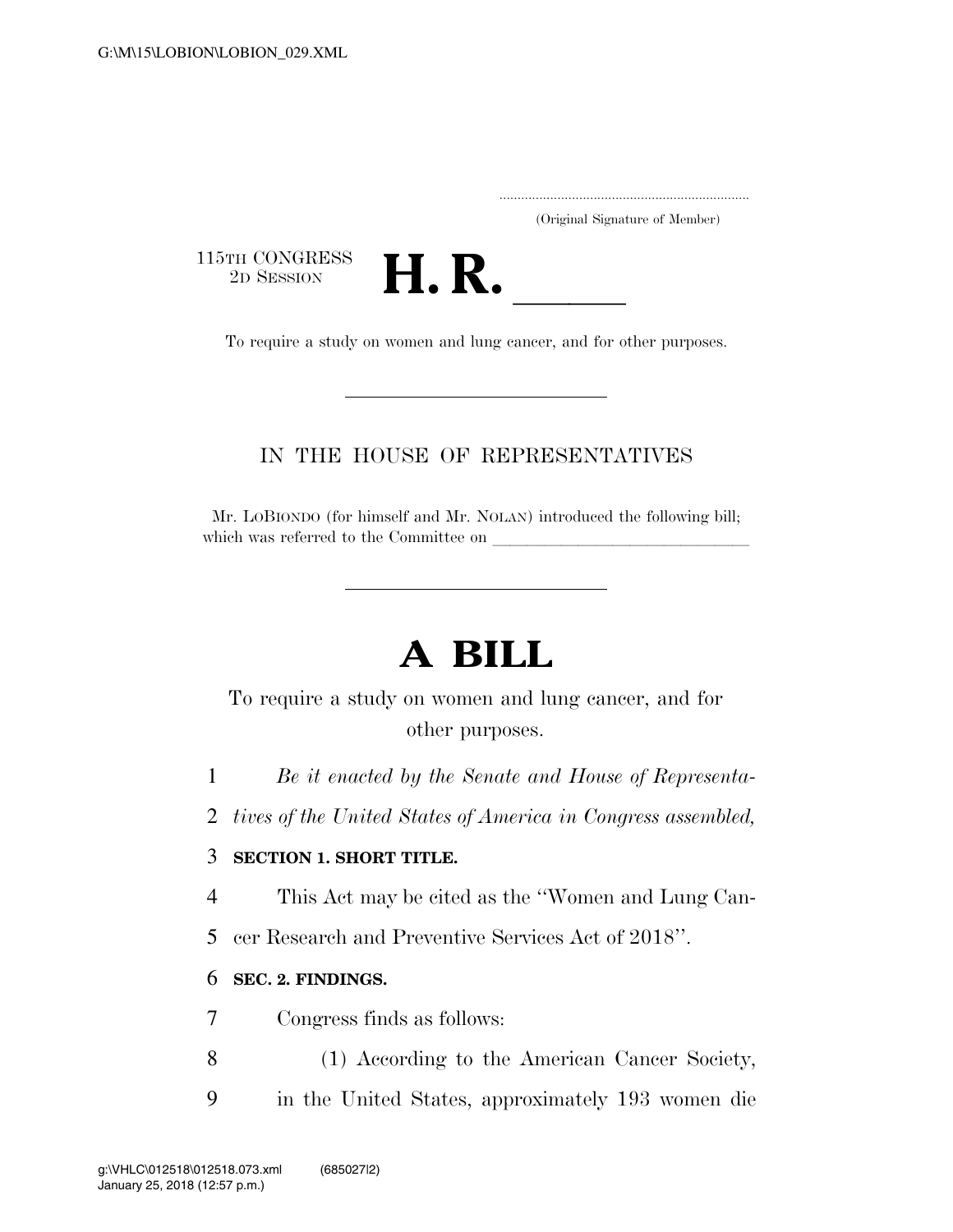| $\mathbf{1}$   | each day of lung cancer, or about one woman every       |
|----------------|---------------------------------------------------------|
| $\overline{2}$ | 7 minutes.                                              |
| 3              | (2) Lung cancer is the leading cause of cancer          |
| $\overline{4}$ | death among women.                                      |
| 5              | (3) The American Cancer Society estimates               |
| 6              | that $70,500$ women will die of lung cancer in $2018$ . |
| 7              | (4) Studies have shown a higher incidence rate          |
| 8              | of lung cancer for women who were never smokers         |
| 9              | compared to men who were never smokers.                 |
| 10             | $(5)$ According to the 2014 report, "The Health"        |
| 11             | Consequences of Smoking $-50$ Years of Progress: A      |
| 12             | Report of the Surgeon General, 2014", the relative      |
| 13             | risk of developing lung cancer increased tenfold        |
| 14             | among female smokers between 1959 and 2010.             |
| 15             | (6) According to the American Cancer Society,           |
| 16             | approximately 40 percent of lung cancers are adeno-     |
| 17             | carcinoma, a subtype of non-small cell lung cancer,     |
| 18             | which is the most common type of cancer seen in         |
| 19             | non-smokers and is more common in women than in         |
| 20             | men.                                                    |
| 21             | (7) Exposure to radon accounts for approxi-             |
| 22             | mately 21,000 deaths from lung cancer each year         |
| 23             | and is the leading cause of lung cancer in non-smok-    |

ers.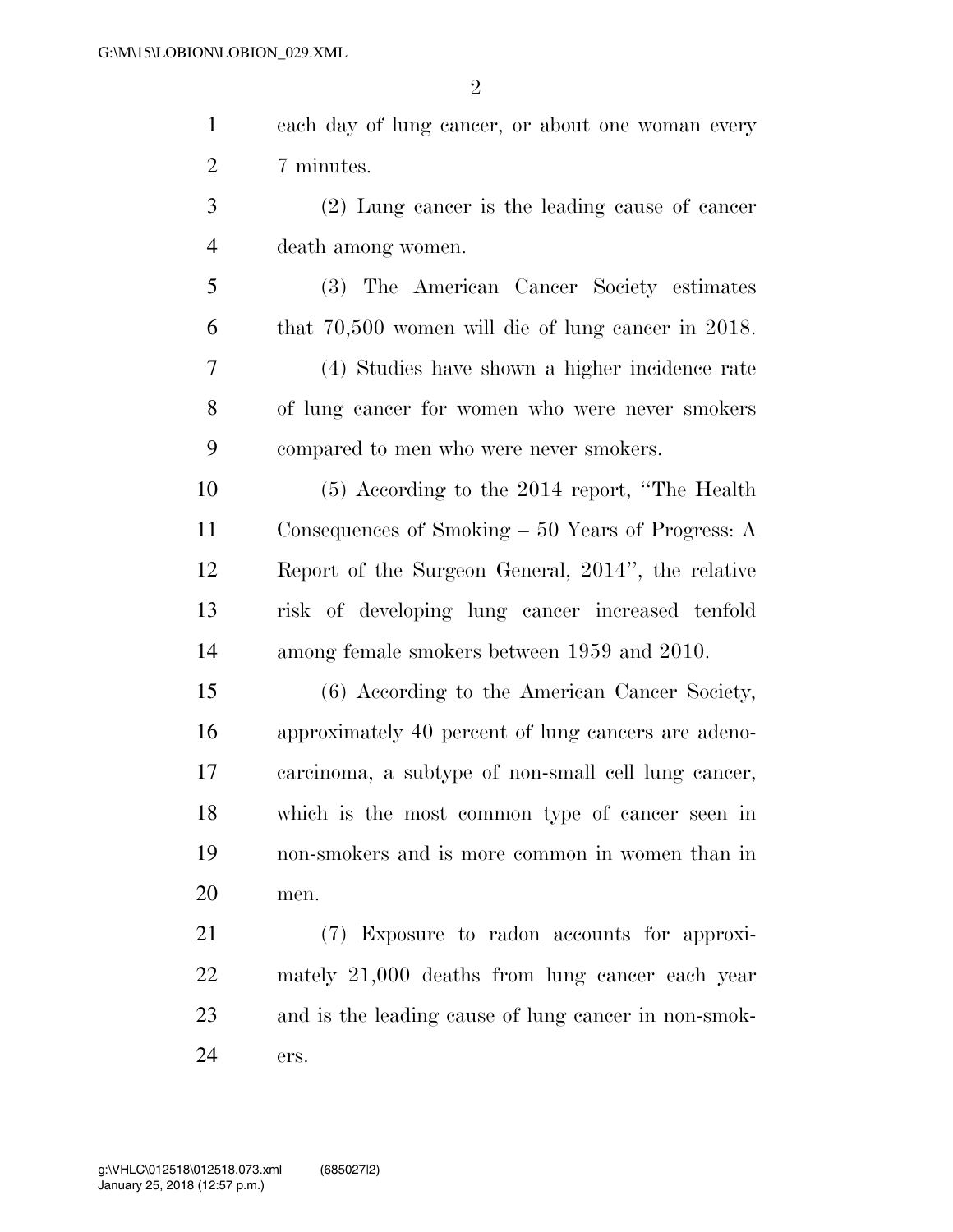(8) A Government Accountability Office report published on October 22, 2015, called for the Na- tional Institutes of Health to do more in evaluating gender differences in research.

 (9) Additional research strategies and clinical trials are necessary to explore the differences in lung cancer risk factors, incidence, and treatment re- sponse in women, and to address the disparate im- pact of lung cancer on women who have never smoked.

 (10) Lung cancer screening, which can detect 12 lung cancer at its earliest, most curable stage, is a covered service available without cost-sharing for those at high risk.

 (11) Published peer-reviewed actuarial studies indicate that lung cancer screening individuals at high risk is cost-effective.

 (12) The National Framework of Excellence in Lung Cancer Screening and Continuum of Care, launched in 2012, demonstrated that lung cancer screening can be safely and effectively carried out in community hospital settings around the Nation.

 (13) Information on the impact of lung cancer on women and the importance of early detection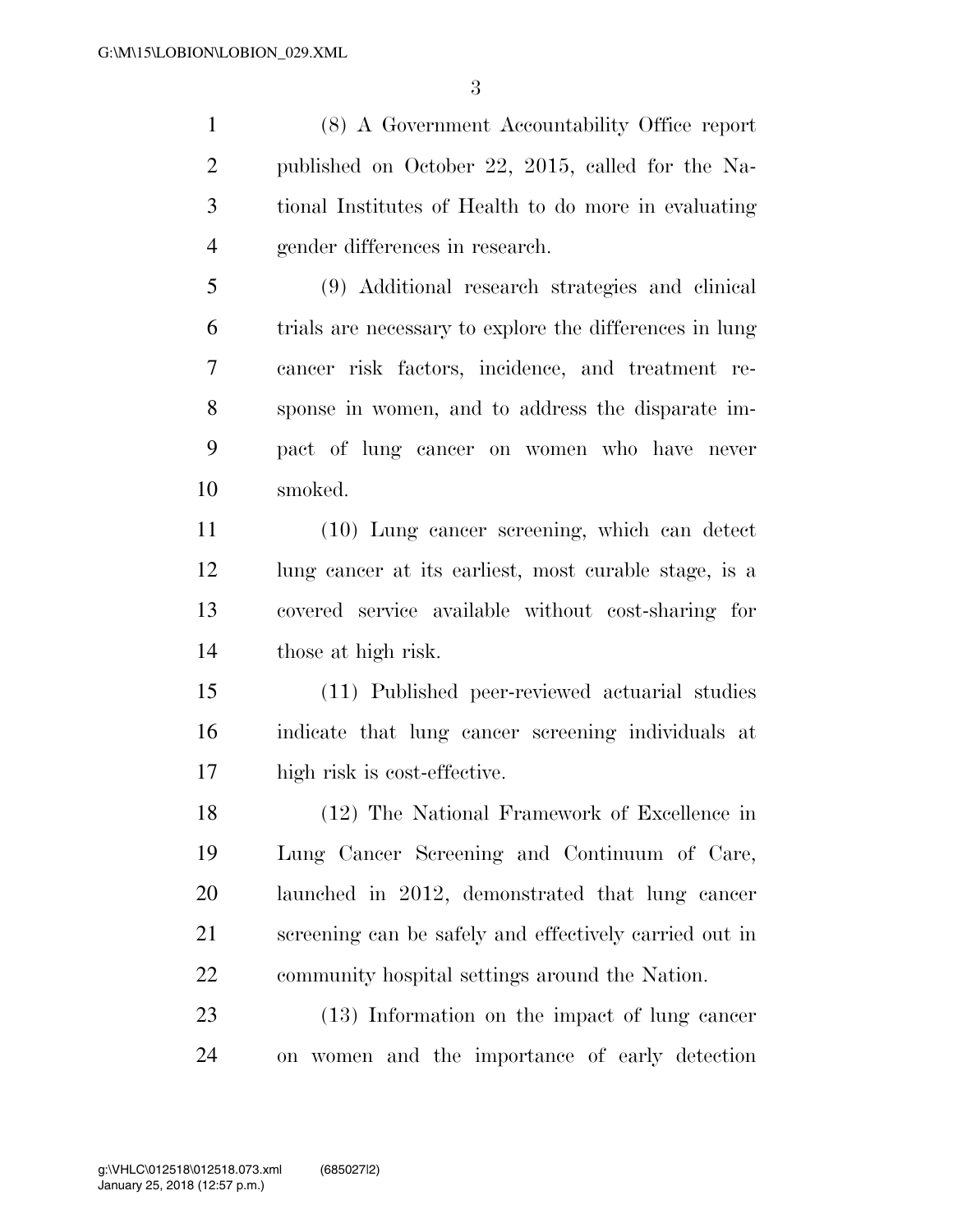| $\mathbf{1}$   | should be incorporated into all relevant public health |
|----------------|--------------------------------------------------------|
| $\overline{2}$ | awareness campaigns.                                   |
| 3              | SEC. 3. SENSE OF CONGRESS CONCERNING WOMEN AND         |
| $\overline{4}$ | LUNG CANCER.                                           |
| 5              | It is the sense of Congress that—                      |
| 6              | $(1)$ there is a disparate impact of lung cancer       |
| 7              | on women and, in particular, on women who have         |
| 8              | never smoked;                                          |
| 9              | (2) additional research strategies to explore the      |
| 10             | differences in women with respect to lung cancer       |
| 11             | risk factors, incidence, histology, and response to    |
| 12             | treatment are justified and necessary;                 |
| 13             | (3) the implementation of lung cancer preven-          |
| 14             | tive services for women should be accelerated; and     |
| 15             | (4) the public health agencies of the Federal          |
| 16             | Government should coordinate public education and      |
| 17             | awareness programs on the impact of lung cancer on     |
| 18             | women and the importance of early detection.           |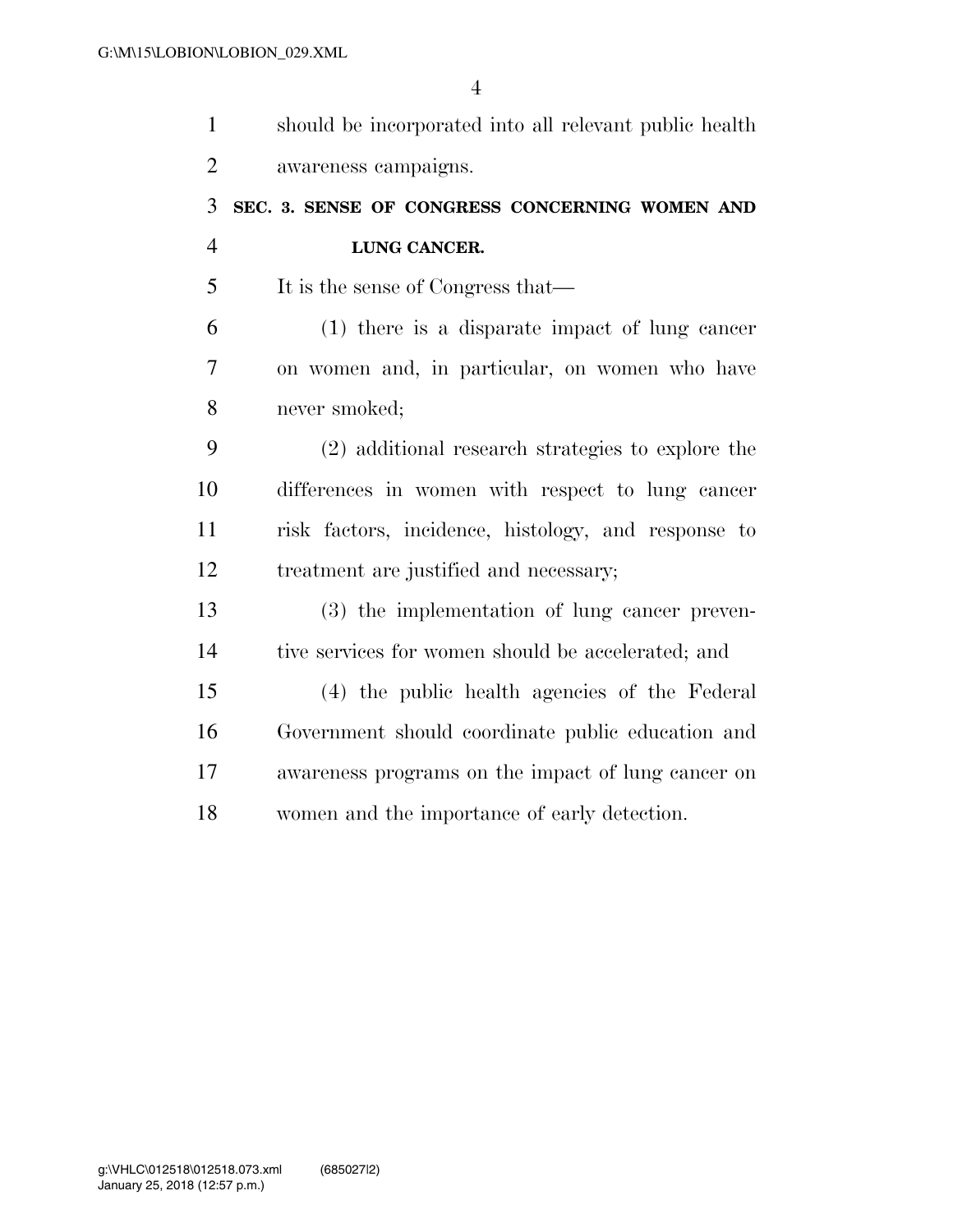**SEC. 4. STUDY TO EVALUATE AND MAKE RECOMMENDA- TIONS FOR THE ACCELERATION OF RE- SEARCH ON WOMEN AND LUNG CANCER, GREATER ACCESS TO PREVENTIVE SERV- ICES, AND STRATEGIC PUBLIC AWARENESS AND EDUCATION CAMPAIGNS.**  (a) STUDY.—The Secretary of Health and Human Services, in consultation with the Secretary of Defense and Secretary of Veterans Affairs, shall conduct an inter- agency study to evaluate the status of, and make rec- ommendations for increased— (1) research on women and lung cancer; (2) access to lung cancer preventive services; and (3) strategic public awareness and education campaigns on lung cancer. (b) CONTENT.—The study and recommendations under subsection (a) shall include— (1) a review and comprehensive report on the outcomes of previous research, the status of existing research activities, and knowledge gaps related to women and lung cancer in all agencies of the Fed- eral Government; (2) specific recommendations for a collabo-rative, interagency, multidisciplinary, and innovative

research program, that would—